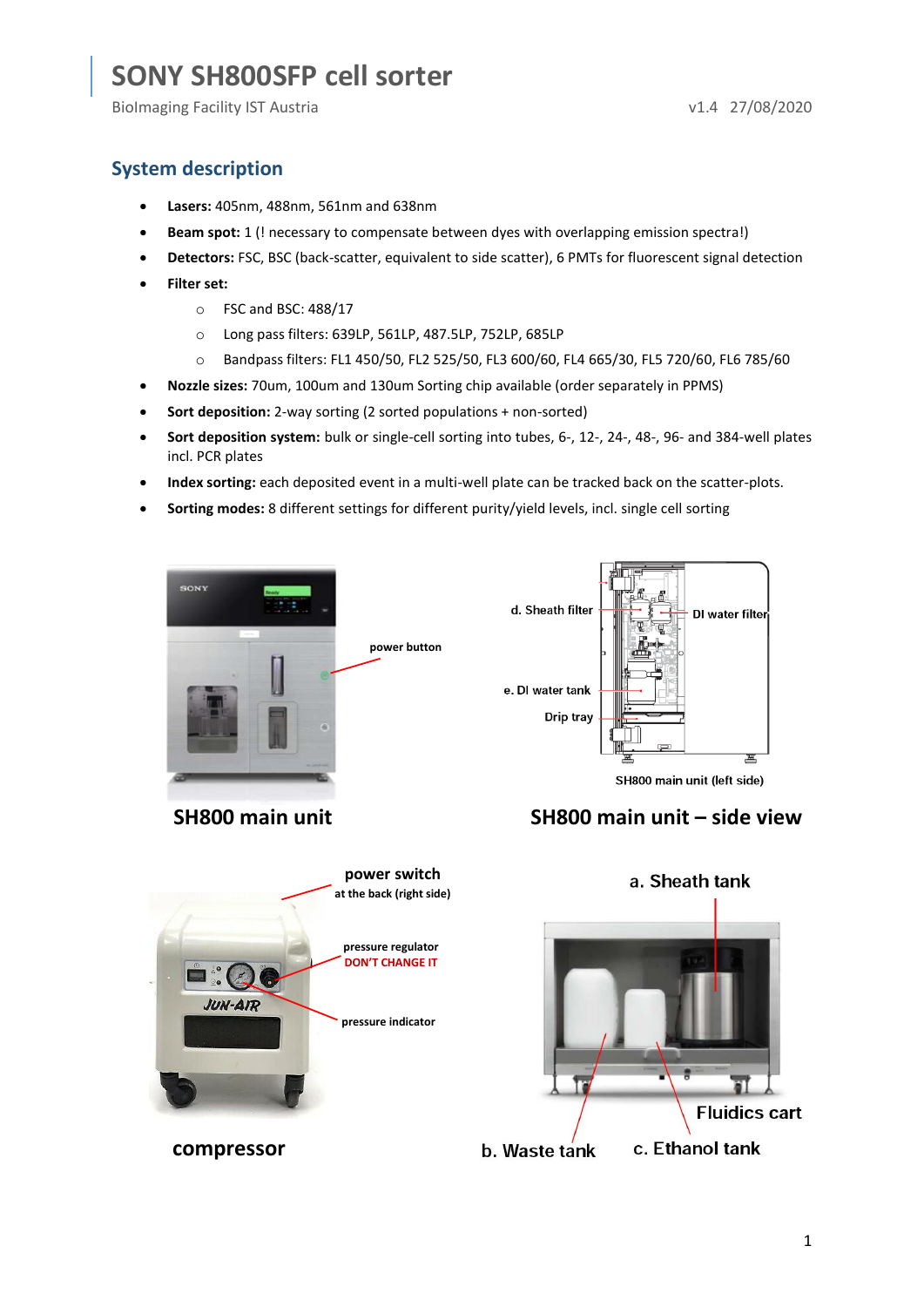BioImaging Facility IST Austria v1.4 27/08/2020

### **Startup – preparation while system still OFF**

- 1. De-pressurize sheath tank by lifting the ring-pull air relief valve on top of the tank.
- 2. Check if Sheath tank (a) is reasonably full (consumption rate ~2.5 liters/8h). If not, replace it with a full tank by first disconnecting the air line (clear), then the sheath fluid line (blue) and remove it WITHOUT tilting. Place the full tank on the fluidics cart (again without tilting tank) and reconnect all lines.
- 3. Check that the waste tank in the fluidics cart is empty (b).
- 4. Inspect and clean the sort chamber: make sure there are no splashes and salt deposits anywhere, especially not on the deflection plates. Use Millipore water soaked wipes to clean the transparent door in front of deflection plates, the waste catcher and the black side stream sensor windows including the large sensor window below the waste catcher. Remove/clean/dry/reinstall the deflection plates using a Millipore water soaked wipe. Be sure to clean the white plastic mounting blocks being careful not to get the copper posts on the back of the plates wet.
- 5. Open the fluidics maintenance door (left side) and check that there are no bubbles in the sheath filter (d). Check only. If there are bubbles, de-bubble the filter after turning on the power (described later)
- 6. Open the fluidics maintenance door (left side) and check that the DI water tank level is not low (e).
- 7. Refill with **MilliQ** water if needed: disconnect fluidic line, carefully open the latch and take out the bottle. Unscrew the cap carefully and make sure that no fluid drips into the air filter. Refill bottle and place it back to the rack, close latch and re-connect the DI water line.

### **Startup procedure**

- 1. **Turn on the compressor (power switch is at the back of the device on the right side)**. *It is crucial to turn the compressor on to have pressurized air (~6 bar) before doing anything else, esp. opening the front lid of the main unit.*
- 2. **Press the power button** on the right of the front panel of the SH800 main unit. A green indicator lights up and system initialization starts ("Standby" appears after about 30 seconds).
- 3. Turn on the **computer**, login name: fcm, password: fcm
- 4. Wait until the SH800 has finished the initialization and the monitor displays "Standby"
- 5. Double-click the SH800 icon on the desktop to launch SH800 software.

|             |                                 | Cell Sorter SH800 |                  |  |
|-------------|---------------------------------|-------------------|------------------|--|
|             | user1<br>Username:<br>Password: |                   |                  |  |
|             |                                 | a                 |                  |  |
| $\mathbf b$ | Login                           | Shutdown<br>C     |                  |  |
|             |                                 |                   |                  |  |
|             |                                 |                   | d<br>Maintenance |  |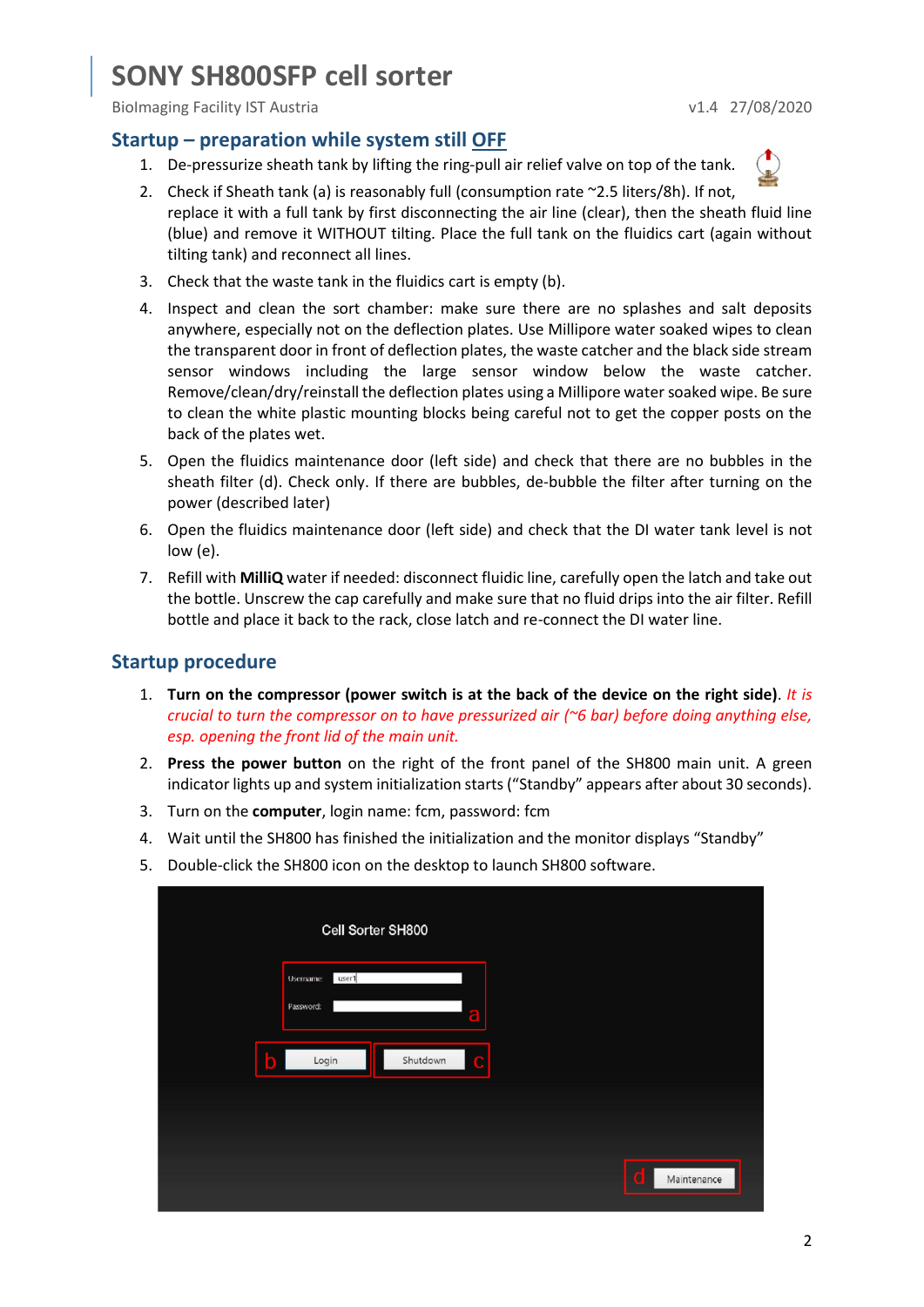BioImaging Facility IST Austria v1.4 27/08/2020

- 6. To access cleaning routines or to **exchange/insert a sample line**, press [Maintenance] (d) (see below)
- 7. If you would like to shut down the instrument, press [Shutdown] (c)
- 8. To start the setup and calibration of the device, enter your Username and Password (a), and then press [Login] (b).

#### **Exchanging sample line**

Sample line exchange can be done by BIF staff only. If you wish to use your own sample line (or your sample requires it, eg. Bacterial or yeast samples), you have to request it via email to [bioimaging@ist.ac.at](mailto:bioimaging@ist.ac.at) at least 24h in advance. Sample line exchange can only be done during normal facility working hours.

### **Instrument setup**

#### **Registering and loading a sorting chip with the SH800 main unit.**

- 1. Open the camera it's on the top of the monitor. Hold the QR code on the sorting chip package in front of the built-in camera on the host computer.
- 2. Check the information displayed on the screen for the sorting chip, and then click [Next]. -> The Chip Loading window appears.

*The sorting chip can be used for 24 hours after it is registered.*





- 3. Open the flip-up door on the top of the front panel of the main unit.
- 4. Remove the sorting chip ejected automatically from the chip insertion slot.
- 5. Insert the new registered sorting chip, make sure that you do not touch the chip surface. Insert the chip part-way into the chip insertion slot with the "100 μm" label facing toward you. The chip loader automatically loads the chip. **Do not exert excessive force when inserting the chip!**



- 6. Click [Next] -> The Laser Setting window appears.
- 7. Choose your desired laser configuration for your experiment. The blue (488 nm) laser is mandatory for the system setup. You can change these settings later as well.
- 8. Click [Next]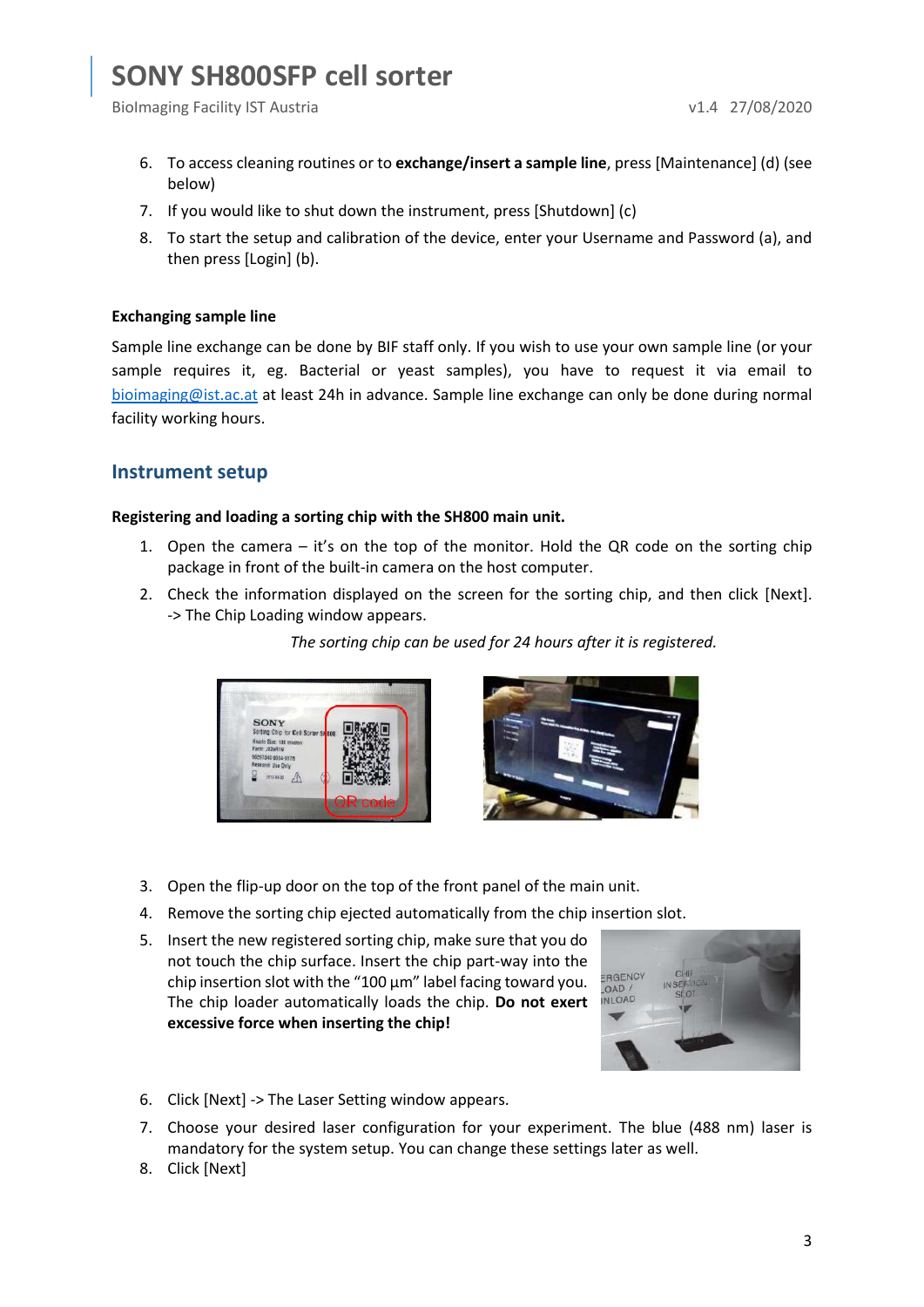- 9. Check that the physical optical filter pattern is the same as the displayed filter pattern. By default, select the middle option (with 405 laser).
- 10. Click [Next]
- 11. Automatic fluidics check starts, which takes approx. 5 min to complete. This includes startup of the fluidics, followed by repeated de-bubbling of the sorting chip and stabilization of pressure and flow.
- 12. Verify that liquid is dripping from sample line. If not, perform sample line cleaning.
- 13. Right after fluidics check start, click on [De-bubble sheath filter] and follow the instructions in the corresponding section below! The fluidics startup will continue in the background.

#### **De-bubbling the Sheath Filter**

- 1. Open the fluidics maintenance door, remove the sheath filter from the retaining clamp (without disconnecting the connectors), tap the side of the filter 2 or 3 times with your hand, and check for bubbles in the filter. If there is no air trapped in the filter, place the sheath filter back and reattach the clamp (no further action is required). Reinsert the filter with the arrow on the side of the filter facing up.
- 2. If there is air trapped in the filter, open the air release port on the top of the filter to expel the trapped air. Hold a paper towel around the port to collect any sheath fluid overflow from the air release port. Flip the sheath filter upside down and repeat the procedure to release trapped air from the air release port on the bottom of the filter. Reinsert the filter with the arrow on the side of the filter facing up and reattach the clamp.
- 3. Once back in the fluidics check window, verify that droplet shape is stable. If droplets/stream are bouncing, morphing, etc., de-bubble the sheath filter again.

#### **Auto calibration**

- 1. Prepare a 5ml FACS tube with automatic setup beads: Check if there's a pre-existing tube with auto-setup beads in the fridge at 4°C. If yes and not older than 7 days, take the original calibration bead bottle, shake it well (do not vortex!) and fill up the tube until the line. If date older than 7 days, prepare a fresh FACS tube with 10 drops of calibration beads, write the date on the tube and mark the level of liquid on the side of the tube.
- *2.* Load the sample tube with the automatic setup beads (use the correct tube holder!), then click [OK]. *If running samples without sorting, click [Analyzer mode] to reduce the time needed for calibration*
- 3. Calibration starts and automatically performs the 4 calibration steps listed on the left side of the screen.
- 4. Once all steps are finished, check if automatic calibration has "completed successfully". If successful, click [OK] to display the Create Experiment window.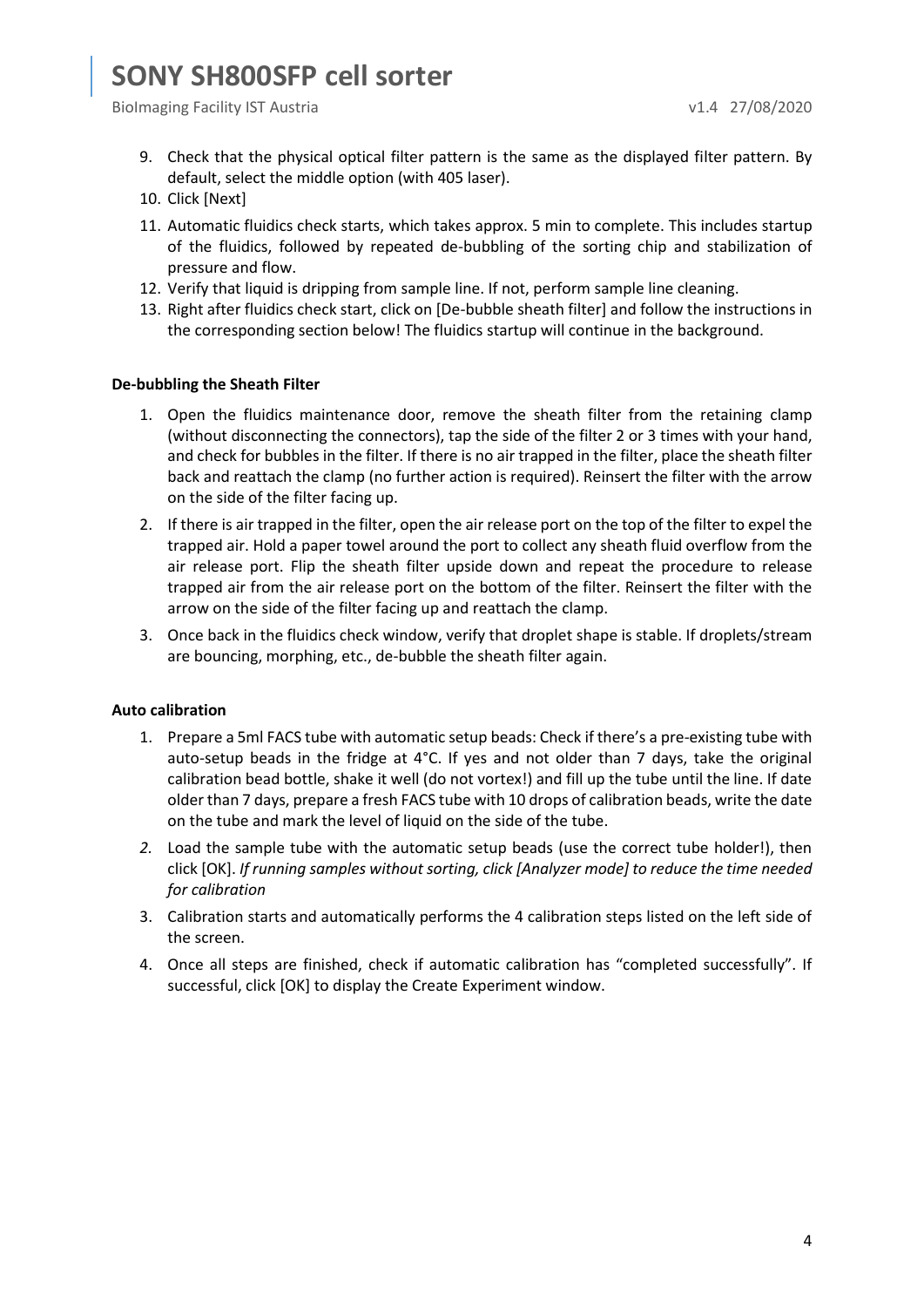BioImaging Facility IST Austria v1.4 27/08/2020

#### **Creating an Experiment**

- 1. Enter the name of the experiment, operator, cell type, and other information in [Experiment Information].
- 2. Enter the name of markers and select the corresponding fluorochromes.
- 3. Select the acquisition parameters (Area, Height and Width) to be measured for the FSC and BSC (~side scatter) and fluorescent (FL) channels. Select the laser wavelengths to be used, if you haven't done so during startup.
- 4. When finished, click [Create Experiment] to display the Experiment Explorer in the main window.
- 5. Alternatively, you can create new experiments based on existing experiment templates.
- 6. You can also use recent experiments as a template for creating new experiments.

#### **New Experiment Startup Procedure**

- 1. You can choose to directly start by acquiring the first tube. This option is recommended, if you don't want to run automatic compensation procedure.
- 2. You can also start the compensation wizard, if you wish to run automatic compensation procedure.
- 3. It is also possible to start the compensation wizard later in the software. Go to [Compensation] tab and click [Compensation Wizard].

Once you are ready, you can start acquiring your samples. Click [Detector & Threshold] on the left middle side of the screen and adjust the detection sensitivity of the detectors, adjusting the values appropriately so that events appear on the plots.

### **Please remember that EVERY tube has to be filtered with the blue filter caps before loading them in the cytometer!**

#### **The microfluidic sorting chip is very sensitive to clogging by large particles -> anything with a larger diameter than the nozzle size WILL clog it for sure!**